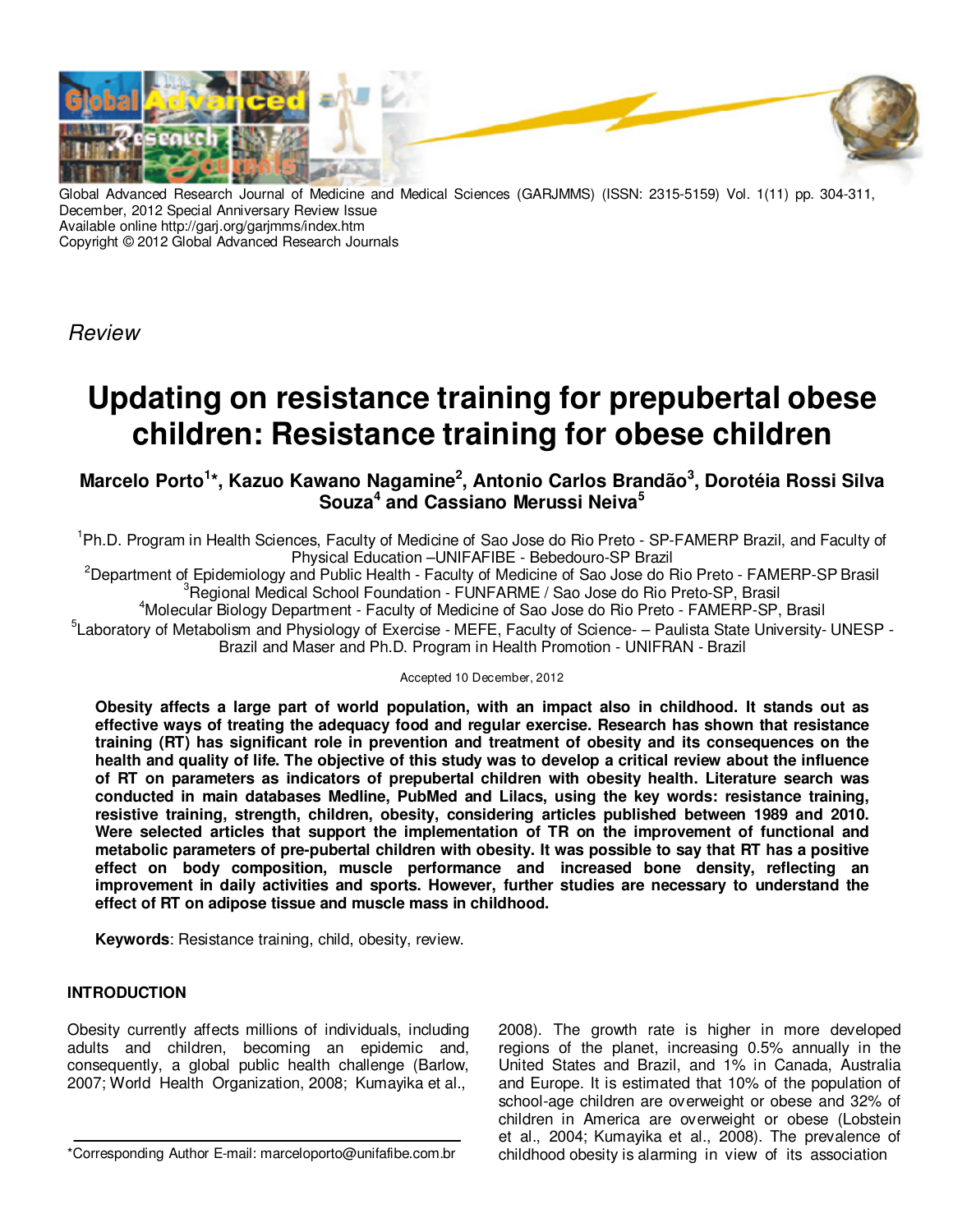with metabolic abnormalities related to dyslipidemia, hypertension and glucose intolerance, risk factors for type II diabetes mellitus and cardiovascular disease (Lobstein et al., 2004; Kumayika et al., 2008).

Although genetic factors play a significant influence on the development of obesity and its co-morbidities, environmental factors are directly related to the exponential increase in childhood obesity (Barlow, 2007; World Health Organization, 2008). Studies have shown a dose-response relationship between time watching television and obesity (Dennison et al., 2002; Brown, 2006; Nader et al., 2006; MacLeod et al., 2008). The reduction of body fat occurs as a result of decreased time spent in idle activities such as video games, combined with strategies to increase energy expenditure through physical activity (Dennison et al., 2002; Vandewater et al., 2004; Burdette and Whitaker, 2005; Brown, 2006; Nader et al., 2006). Noteworthy are the benefits of exercise with weights, also known as resistance training (RT). Included in this case, progressive loading exercise involving machines and dumbbells, as a safe form of exercise for the health of children aged between 7 and 10 years (stage 1 Tanner Scale) (Tanner, 1962; Kraemer et al., 1989; British Association of Sport and Exercise Science, 2004; Malina, 2006; Benson et al., 2007; Behm et al., 2008; Benson et al., 2008).

The scientific literature has helped to clarify aspects related to questionable TR applied in childhood. Stand out as its possible negative effects on growth interference, caused by damage to the epiphyseal plates, or failure in muscle strength associated with the absence of testosterone (Blinkie, 1989). Instead, there is reference to TR when well guided by qualified professionals, applied in early stages of child development, improves muscular strength and endurance, increasing on average 13 to 30%, resulting in programs lasting between 8 and 20 weeks (Faigenbaum et al., 2001; Nichols et al., 2001; Sadres et al., 2001; Faigenbaum et al., 2002; Vandewater et al., 2004; Faigenbaum et al., 2005; Christou et al., 2006).

The effectiveness of RT on muscle strength for children contributes to the improvement of motor capacity and prevention of injuries during sports (Hamill, 1994; Faigenbaum et al., 1999; McNeeley and Armstrong, 2002; Falk and Eliakim, 2003). The TR has also positive effect on health through improvement in lipid profile (Sung et al., 2002), beyond the motor performance (Faigenbaum, 2000; Hass et al., 2001; Falk and Eliakim, 2003). In addition, TR has direct relationship with increased bone mineral density (BMD) (Nichols et al., 2001), without negatively affecting growth maturity (Sadres et al., 2001), cardiorespiratory fitness or resting blood pressure (Blinkie, 1993; Watts et al., 2004). It also presents, effect on quality of life and motor performance in children with cerebral palsy (McBurney et al., 2003; Nader et al., 2006) and in rehabilitation of children with severe burns (Suman

et al., 2001). However, its benefits are still controversial on body composition, with references to non-significant changes in body fat and lean mass (Sothern et al., 2000; Hass et al., 2001; Sadres et al., 2001) and increase in muscle mass and adiposity (Vrijens, 1978; Pfeifer and Francis, 1986; Suman et al., 2001; Yu et al., 2005; McGuigan et al., 2009). The Table 1 presents some studies published in the last 10 years showing results with TR, involving children with normal weight, overweight or obese.

To ensure its effectiveness and safety, it is necessary to emphasize the application of correct technique in combination with appropriate modulation of training variables, consistent with age and maturity, by classifying the stage of development. Included is also gender, health status and fitness level of children involved in the program. In this context, are indicated, with efficacy and safety for prepubescent children, protocols with moderate-high intensity (60-85% 1RM), with weekly sessions of two to three nonconsecutive, with 6 to 20 repetitions for averaging 8 to 12 exercises (Bradney et al., 1998; Behm et al., 2008; Benson et al., 2008).

Although well described the benefits of standardization and prescription of training programs, there is still considerable number of concepts to be clarified in relation to TR in the pediatric literature. Knowledge of adaptations and its benefits can help health professionals to better understand their effectiveness and application in different areas of health promotion and prevention and treatment of childhood obesity.

Thus, this study aimed to compile and discuss the current aspects of scientific literature on the contribution of TR in promoting health in obese prepubertal children, through knowledge of their benefits and mechanisms of adaptation, and indicate areas where further knowledge is restricted revealing perspectives for future studies.

# **Osteo Muscular System**

The major determinant of peak bone mass is the level of bone mineral content acquired during childhood and adolescence. In both phases the pattern of physical activity and diet influence the development of bone mineral density in adulthood (Nichols et al., 2001). Bone mass is directly correlated with body weight in adults and children, although this relationship does not hold for obese children, because studies have shown lower bone mineral content in obese children (Zamboni et al., 1988; Goulding et al., 2000). Caloric restriction is an important feature to decrease the harmful effects to health caused by obesity. However, studies of obese adults show decline in bone mass and mineral density after reduction of body weight (Andersen et al., 1997; Jensen et al., 1994).

It is possible that caloric restriction in obese children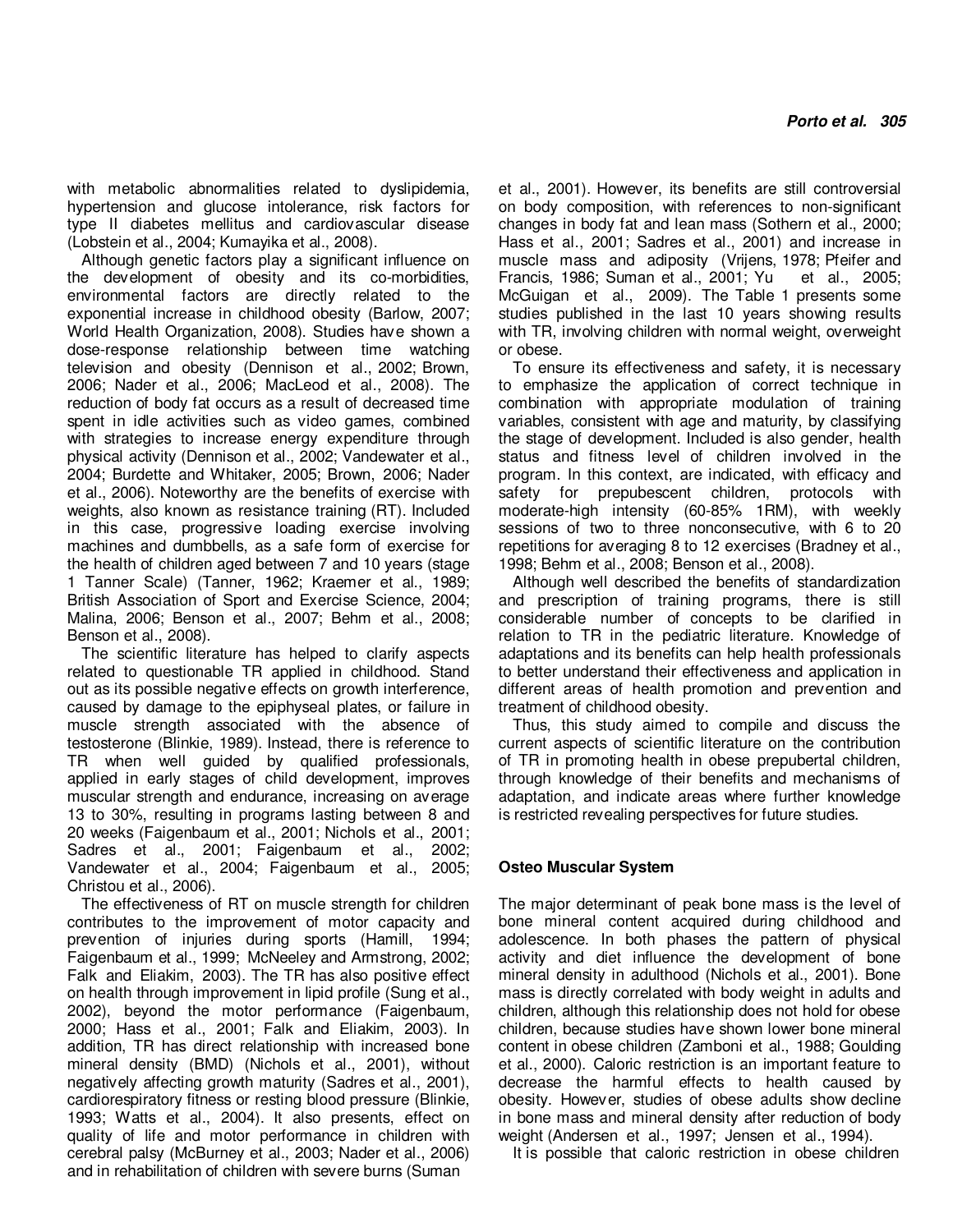**Table 1.** Highlighting some studies published in the last 10 years in resistance training (RT) involving children with obesity, organized chronologically in descending order.

| Reference         | Casuistry<br><b>Profile</b>                                                                                                                                                                                                                 | <b>Training Program</b>                                                                                                                                                                                                | <b>Statistical</b><br>analysis                                     | <b>Evaluations</b>                                                                                                                                                                                                                                                          | <b>Results</b>                                                                                                                                                                                                                                           | <b>Conclusions</b>                                                                                                                                                            |
|-------------------|---------------------------------------------------------------------------------------------------------------------------------------------------------------------------------------------------------------------------------------------|------------------------------------------------------------------------------------------------------------------------------------------------------------------------------------------------------------------------|--------------------------------------------------------------------|-----------------------------------------------------------------------------------------------------------------------------------------------------------------------------------------------------------------------------------------------------------------------------|----------------------------------------------------------------------------------------------------------------------------------------------------------------------------------------------------------------------------------------------------------|-------------------------------------------------------------------------------------------------------------------------------------------------------------------------------|
| McGuigan et<br>al | $-$ Boys = 22<br>$= 26$ -Girls<br>$-Age = 9.7$<br>years -<br>Overweight or<br>obese<br>$-Scale =$<br>Tanner stage<br>1                                                                                                                      | - Program-wave $TR =$<br>Training 3 sessions /<br>week for 8 weeks with<br>exercise loads and<br>intensities varied                                                                                                    | -One-way<br>pre-and<br>post-<br>training                           | - Dietary recall and<br>physical activity for 3<br>days;<br>- Anthropometric, body<br>composition (fat mass,<br>muscle and bone) by<br>DEXA and muscle<br>strength assessed by 1<br>RM test                                                                                 | - Height, BMI, total<br>fat mass and bone<br>mineral content<br>€ without<br>significant changes;<br>- Muscular<br>strength,<br>neuromotor tests,<br>lean body mass<br>$(5,3\%) \in$<br>Increase;<br>Percentage of total<br>fat $\in$ Decrease<br>(2,6%) | - RT wave program<br>promotes increase<br>in lean mass,<br>decrease body fat<br>and increase<br>strength and power<br>in overweight or<br>obese.                              |
| Benson et al      | $-$ Boys = 46 -<br>Girls = $32 -$<br>$age = 12.2 \pm$<br>1.3 years<br>versus Control<br>Group Group<br>Training-Scale<br>Tanner stage<br>$= 2.9$                                                                                            | - RT program high-<br>intensity training<br>sessions = $2 /$ week for<br>8 weeks-Plane = $11$<br>exercises for upper<br>and lower limbs and<br>trunk, and intensity<br>control by Borg scale,<br>between levels 15:18. | - ANOVA<br>before and<br>after<br>training                         | -Body composition (fat<br>mass, fat free, lean and<br>fat percentage<br>assessed by<br>bioimpedance)<br>Weight and height-<br>-Biochemical<br>indicators: TC, LDLc,<br>HDLc, TG, insulin,<br>glucose - Max<br>endurance (VO2max)<br>- Muscular Strength<br>through 1RM test | - Circumference.<br>hip ratio,% body fat<br>and total fat $\in$<br>Reduction;<br>- Muscle strength of<br>upper and lower<br>$l$ imbs $\in$ Increase<br>in Group Training                                                                                 | - RT program of<br>high intensity<br>decreases fat and<br>increases muscle<br>strength in normal<br>children and<br>overweight.                                               |
| Yu et al          | - Boys + Girls<br>$= 82$<br>$-Age = 10.4 \pm$<br>$1.0$ years -<br>Overweight or<br>obese-control<br>group (diet<br>alone) vs.<br>training group<br>$(diet +$<br>resistance<br>training)-range<br>$=$ Tanner<br>stage 1 (70)<br>Stage 2 (12) | -Training Program TR-<br>$3 =$ sessions / week for<br>26 weeks - Plan $=$<br>circuit, with an intensity<br>of 75% to 100% for 10<br>MR and 10, 10-15<br>minute aerobic /<br>stretching for heating/<br>cooling         | - T test for<br>paired data<br>before and<br>after<br>training     | - Body composition (fat<br>mass, fat-free lean,<br>bone mineral content<br>and bone mineral<br>density, measured by<br>DEXA)<br>Weight and height-<br>Diet-calorie<br>standardized 900-1200<br>kcal / day                                                                   | - Lean body mass<br>$(2.4\%)$ , body<br>weight (3.9%) and<br>bone mineral<br>content $\epsilon$ Increase<br>in Group Training                                                                                                                            | - RT program<br>relatively short,<br>with emphasis on<br>resistance, has<br>significant benefits<br>on bone and lean<br>mass in<br>preadolescent<br>children with<br>obesity. |
| Sung et al        | - Boys-Girls =<br>$54 = 28 = 8$<br>Age 11 years<br>-Obesity-<br>Control Group<br>vs. Group<br>Training-Scale<br>= Tanner<br>stage 1 and 2                                                                                                   | - Training Program TR-<br>$3 =$ sessions / week for<br>6 weeks<br>-Plan = intensity<br>between 75-100% of<br>RM 10 and 10-15<br>minutes of aerobic<br>exercise / stretching for<br>heating / cooling                   | - ANOVA<br>repeated<br>measures<br>before and<br>after<br>training | - Body composition (fat<br>mass, lean fat free, as<br>assessed by DEXA)<br>Weight and height-<br>Diet-calorie<br>standardized 900-1200<br>kcal / day Biochemical<br>indicators: TC, LDLc,<br>HDLc, TG, apo A-1,<br>apoB, $Lp(a)$                                            | - Height (0.9%), fat-<br>free lean mass<br>$(2.3\%) \in$ Increase<br>in Group Training<br>- Biochemical<br>markers: TG<br>$(0.5\%)$ , LDL<br>(0.5%), TG: HDL<br>cholesterol (0.8%)<br>and LDLc, HDLc €<br>Reduction in Group<br>Training                 | - RT program<br>supports evidence<br>of potential benefits<br>on childhood<br>obesity.                                                                                        |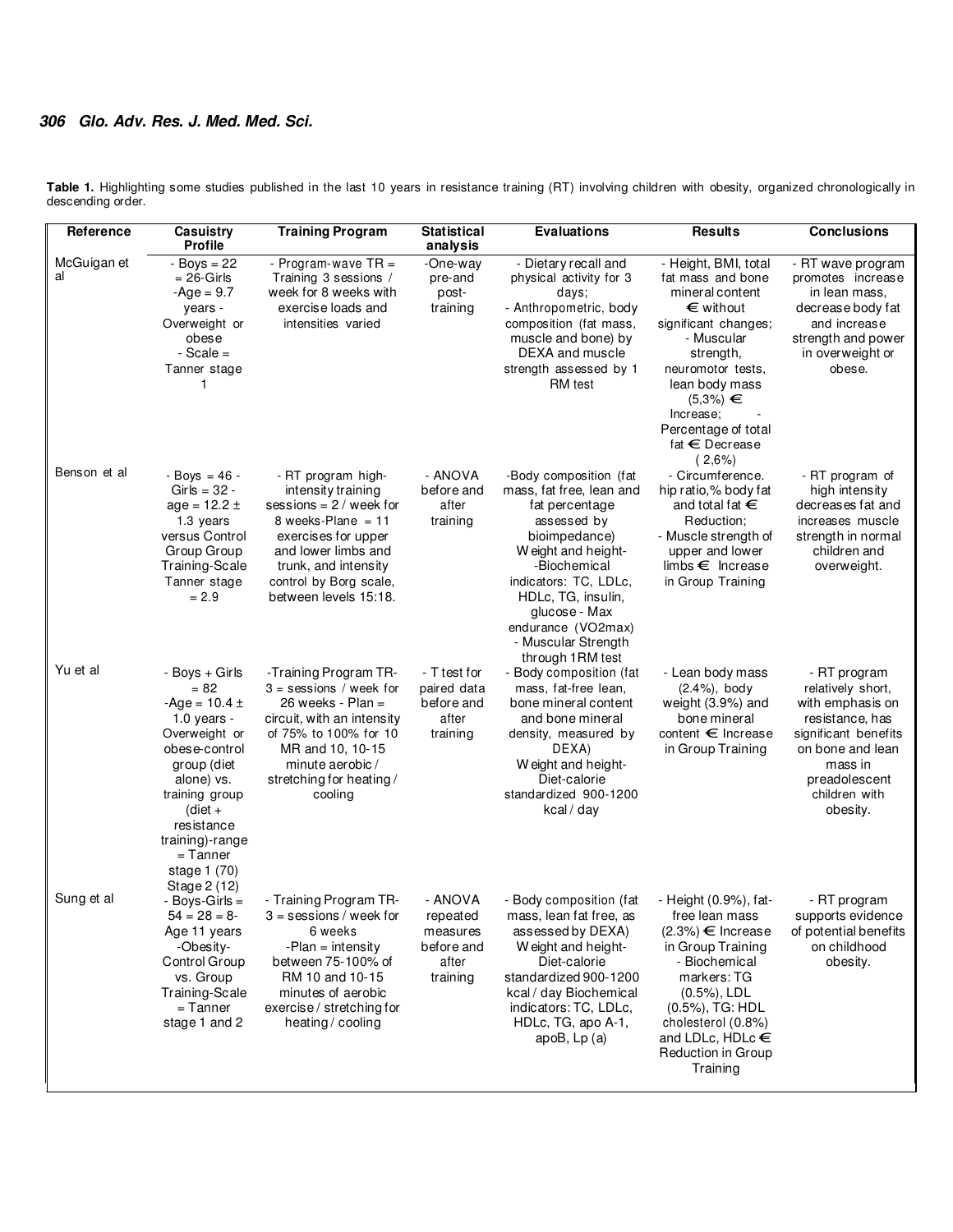#### **Table 1.** continue

| Sothern et al<br>- Boys $= 7$<br>$Girls = 12$<br>(Training<br>Group)<br>-48 Children<br>(Control<br>Group)<br>Aged 12 years<br>$= 7$<br>-Obesity<br>Tanner-Scale<br>$=$ no indication | -Training Program TR-<br>$=$ 3 times per week for<br>10 weeks = series-<br>Plane 8 to 12<br>repetitions, intensity<br>60% 1RM, with<br>association with<br>aerobic training with a<br>duration of 30-45<br>minutes of moderate<br>intensity $(40-55\%$<br>VO2max), and<br>exercises for flexibility | - ANOVA<br>two-way<br>repeated<br>measures<br>before and<br>after<br>training | -Body composition (%<br>fat) via skinfolds and<br>lean mass by means of<br>predictive equations<br>-Weight and height<br>(stadiometer and<br>electronic scale)<br>Assessments of safety<br>and ease of<br>implementation of TR | - Total body weight,<br>body mass index<br>and fat % $\in$<br>Greater reduction<br>in Group Training | -TR in conjunction<br>with aerobic<br>exercise and<br>flexibility can be<br>safely used in<br>health promotion in<br>prepubertal<br>children with<br>obesity. TR is most<br>effective training<br>method for<br>inducing weight<br>loss |
|---------------------------------------------------------------------------------------------------------------------------------------------------------------------------------------|-----------------------------------------------------------------------------------------------------------------------------------------------------------------------------------------------------------------------------------------------------------------------------------------------------|-------------------------------------------------------------------------------|--------------------------------------------------------------------------------------------------------------------------------------------------------------------------------------------------------------------------------|------------------------------------------------------------------------------------------------------|-----------------------------------------------------------------------------------------------------------------------------------------------------------------------------------------------------------------------------------------|
|---------------------------------------------------------------------------------------------------------------------------------------------------------------------------------------|-----------------------------------------------------------------------------------------------------------------------------------------------------------------------------------------------------------------------------------------------------------------------------------------------------|-------------------------------------------------------------------------------|--------------------------------------------------------------------------------------------------------------------------------------------------------------------------------------------------------------------------------|------------------------------------------------------------------------------------------------------|-----------------------------------------------------------------------------------------------------------------------------------------------------------------------------------------------------------------------------------------|

VO2 = maximum volume of oxygen; MR = maximum resistance; DEXA = dual X-ray absortometry; TC = total cholesterol, LDL cholesterol = fraction of lowdensity lipoprotein, HDL-C = fraction of cholesterol of high density lipoprotein; VLDLc = fraction of cholesterol of very low density lipoprotein, TG = triglycerides, Lp (a) = lipoprotein (a), apo A-1 = apolipoprotein A1, apo B = apolipoprotein B; BMI = body mass index.

offer the potential damage to bone and muscle mass. In this case, the association of TR hypocaloric diet can prevent loss of bone and muscle mass, in addition, the TR increases muscular strength and endurance, helping to improve the functionality in daily and recreational activities and also in sports practice (Weltman et al., 1986; Rians et al., 1987; Blinkie, 1993; Lilegard et al., 1997; Faigenbaum et al., 1999; Malina, 2006). The protocols used involve loads of moderate intensity (55- 65% of RM) and higher volume of repetitions (15-20) in the early stages, progressing to higher intensity (75-85% 1RM) and lower number of repetitions (8 -12) in more advanced stages of training programs (Pfeifer and Francis, 1986; Faigenbaum et al., 1999; Lilegard et al., 1997; Faigenbaum et al., 2005; Christou et al., 2006; Benson et al., 2007). These models of training protocols have shown high efficiency, such as increased muscle strength and endurance and low risk of injury, as demonstrated by Malina (Malina, 2006) in a recent review involving 22 studies in pre-adolescents, with an average of two to three training sessions per week.

However, there is constant concern about the interference of TR in cartilage growth and the consequent adverse impact on final height. However, studies have demonstrated the relationship between muscle strength and BMD, which justifies the application of RT in childhood with a view to forming a strong skeleton and a lower risk of developing osteoporosis in adulthood (Virvidakis et al., 1990; Hansen et al., 1991; Conroy et al. 1993, Heinomen et al., 2000; Hass et al., 2001). In this direction are the studies by Bass et al. (1998) where the authors observed in pre-adolescent gymnasts who have combined the high-impact training with TR, greater value for BMD and increased cortical thickness, compared with the control group. Additionally, the study showed lower growth rate in the group of gymnasts, considering the height in a sitting position and length of

the femur and tibia, compared to controls. However, this difference in growth is not related to training, but may be the result of natural selection because of the advantage in sports performance by athletes of lesser stature (Daly et al., 2000; Erlandson et al., 2008; Gurd and Klentrou, 2003).

As seen, TR plays a significant effect on bone density, safety features in their application in children, and direct relationship with muscle strength and endurance, which are probably mainly responsible for the greater osteogenic stimulus of RT in comparison to other forms of exercise, such as walk (Frost, 1997). Studies involving children in TR programs show positive results in increasing bone mass (Morris et al., 1997; Bradney et al., 1998; McKay et al., 2000). In this context, Nichols et al. (2001) showed an increase of 3.67% in bone mineral density of the femoral head in adolescent girls who participated in an RT program in 15 months. Blimkie et al. (1989) also detected an increase in lumbar spine bone density in adolescents participating in a program lasting 26 weeks. Additionally, Yu et al. (2005) showed a 3.9% increase in bone mineral content and 2.4% in lean body mass in obese children subjected to 28 weeks of RT (Table 1).

Studies of TR in children and its effects on lean body mass are not conclusive. It is believed that the child has no pre-pubertal hormonal conditions suitable for the occurrence of muscle growth and, an increase in strength is due to neural adaptations. However, recent studies provide evidence that muscle hypertrophy can occur in response to TR in prepubescent children, and that the absence of positive findings on muscle mass can be in the low sensitivity of the anthropometric measurements such as skinfold technique, used studies to assess body composition in children (McGovern, 1984; Sailors and Berg, 1987; Siegel et al., 1989; Ransay et al., 1990; Ozmun et al., 1994; Benson et al., 2007). Thus, studies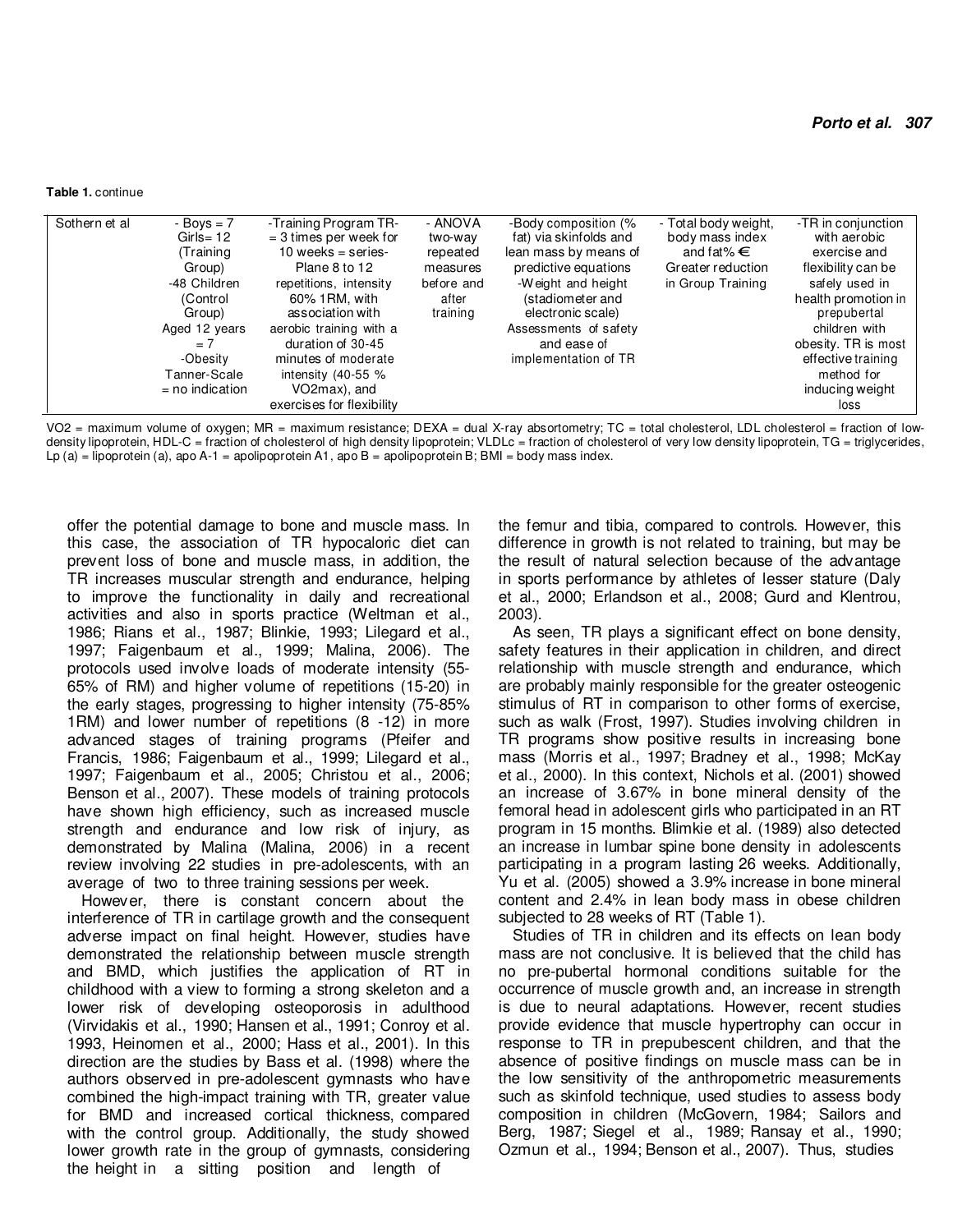involving the use of more sensitive methods for assessing body composition such as MRI (magnetic ressonance), ultrasound and DEXA (dual-energy X-ray absortiometry) shows the occurrence of hypertrophy in children undergoing RT programs. Mersch and Stoboy, (1989) were the first to demonstrate, by MRI, increased cross-sectional area of the quadriceps, associated with increased isometric muscle strength of knee extensors in children. Adicionalmente, Fukunaga et al. (1992) observed by ultrasound increase in lean mass in children undergoing a program of 12 weeks of RT. Pikosky et al. (2002), with the application of DEXA, confirmed the increased fat-free lean mass in children at RT program lasting six weeks. Schwingshandl et al., (1999) demonstrated in a group of 14 boys and girls, mean age 11 years, a greater gain in fat-free lean mass than the control group after 12 weeks of RT. Another study, also using DEXA for body composition assessment, showed a 6.4% increase in total lean mass in children with severe burns undergoing a program of 12 weeks of RT (McGovern, 1984). Similar increase of 5.3% in lean body mass measured by DEXA, was demonstrated by McGuigan et al., (2009) in a recent study involving obese children participating in a program of eight weeks of TR.

In this context, it is assumed to occur in the process of muscle hypertrophy in prepubertal children undergoing RT. However, larger studies are needed to clarify the mechanisms involved in this process, including the contribution of neural adaptations responsible for increased muscle strength and its influence on bone and muscle mass and its benefits in the treatment of childhood obesity.

# **Body Fat**

Obesity, especially before seen in adults, also currently affects younger age groups (Styne, 2001; Lobstein et al., 2004; Kumayika et al., 2008). This is a warning, since we know the duration of obesity is directly associated with mortality from cardiovascular disease (Lobstein et al., 2004; Kumayika et al., 2008). In this context, calorie restriction stands as an important resource for weight control in adults and children, but causes loss of muscle mass. It is important to consider the effect of physical exercise, especially for programs of TR, with a view to improvement in body composition and preserve or increase lean body mass in children with obesity (Table 1) (Schwingshandl et al., 1999; Pikosky et al., 2002; McGuigan et al., 2009).

Tolfrey et al (1998) found a reduction of 1.2% in body fat in children who underwent 12 weeks of training. Sailors and Berg (1987) revealed a decline of 9.9% in the sum of skinfolds of adolescents participating in the RT program for eight weeks. In a recent study, Benson et al. (2008) observed a reduction of 0.3% in the percentage

of body fat and 0.8 cm in hip circumference in students aged between 7 and 10 years underwent an RT program is 8 weeks, compared with the control group. Additionally, Sothern et al. (2000) showed 10% reduction in total body fat in children with severe obesity, after 10 weeks of RT (Table 1). It is remarkable capability of RT in improving body composition, mainly for their simultaneous effect of reducing fat and increasing or preserving lean body mass. Sung et al., (2002) under the program for six weeks of TR intensity, detected an increase in lean body mass (0.8 kg) and concomitant decrease in body fat (0.7%) in children aged 8 to 11 years. Yu et al. (2005) also reproduced the simultaneous benefits on fat and muscle mass, down 2.2% and increased 5.1 kg, respectively, after the program 36 weeks of RT in children with obesity. A recent study involving children with a mean age of 9.7 years, subjected to a RT program of eight weeks, confirmed positive change in body composition, with a 5.3% increase in lean mass and decrease of 2.6% in body fat percentage (Table 1). (McGuigan et al., 2009)

Really, the peculiar effectiveness of RT in body composition, with a gain in body weight after implementation of training programs, is demonstrated in numerous studies (Vrijens, 1978; Weltman et al., 1986; Sailors and Berg, 1987; Siegel et al., 1989; Faigenbaum et al., 1999; Ransay et al., 1990; Sadres et al., 2001; Pikosky et al., 2002). However, the qualitative change in body composition due to increased muscle mass, is a major mechanism of induction of weight loss programs through TR. The resulting negative caloric balance of the energy consumed during the training sessions, coupled with the increased muscle mass and consequent increase in oxygen consumption leads to increased energy expenditure at rest, with a greater contribution of fat as energy substrate (Treuth et al., 1998; Yu et al., 2005). This is reflected in reduced adiposity and also of biochemical parameters as indicators of lipid profile (Sung et al., 2002).

Thus, studies with application of more accurate anthropometric methods are necessary to measurement of changes in body composition and its effect on the mechanisms that induce weight loss by providing information on the effectiveness of implementation of programs for children with TR obesity.

### **Development of Resistance Training Programs for Children**

TR programs for children need to be carefully prescribed. Modulation of training variables must to consider individual differences in maturation and development using the Tanner Scale, and also the physical fitness and stress tolerance (Sothern et al., 2000; Straton et al., 2004; Malina, 2006). The medical exam generally is not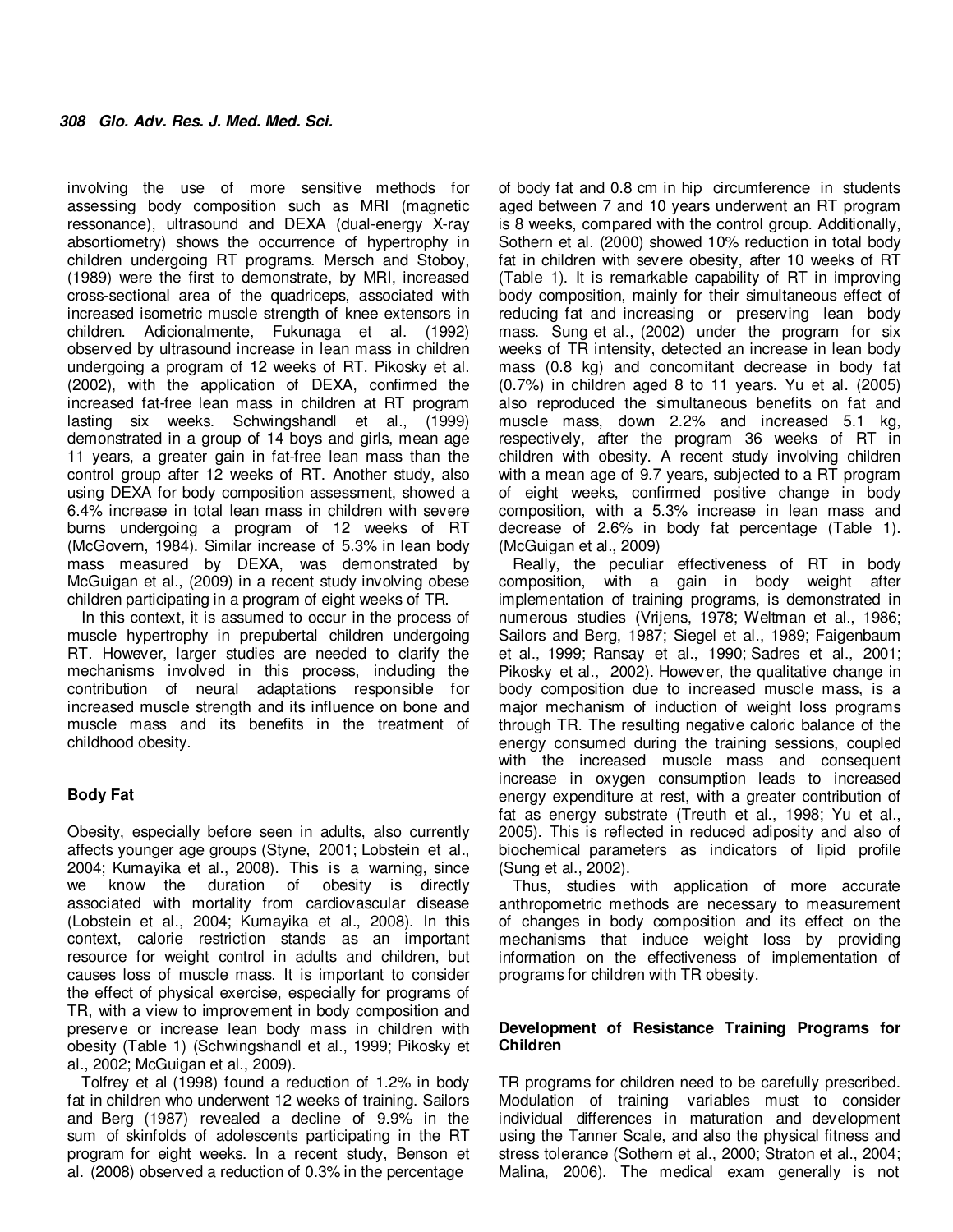performed in apparently healthy children, but recommended for those with suspected health problems (diabetes, obesity and orthopedic disorders) (Behm et al., 2008).

With the proper guidance and supervision of competent professionals, regular participation in programs of TR offers benefits for health related fitness and performance in sports, for boys and girls (Faigenbaum et al., 1996; Flanagan et al., 2002; Faigenbaum and Schram, 2004; Straton et al., 2004). Participation in programs of TR provides also a kinesthetic education opportunities(body knowledge), (Sothern et al., 2000; McBurney et al., 2003; Morton et al., 2005) apart from the possibility of diffusion of basic concepts about proper nutrition, (Tolfrey et al., 1998; Sung et al., 2002) health related physical fitness and sports (Faigenbaum et al., 1996; Flanagan et al., 2002; Faigenbaum and Schram, 2004;; Straton et al., 2004; Behm et al., 2008; Benson et al., 2008). These studies have demonstrated efficacy and low risk of injury in protocols with moderate / high intensity training programs in the form of circuit (Circuit Weight Training), and have similarities that can be applied as guidelines in drafting and implementing programs for TR children (Sothern et al., 2000; Sung et al., 2002; Straton et al., 2004; Yu et al., 2005; Malina, 2006; Benson et al., 2007; Behm et al., 2008; Benson et al., 2008). The following are some guidelines for developing and implementing programs for TR in children:

• Ensure the guidance of qualified professionals (Physical Education Teacher, Coaches ou Fitness Trainers) with knowledge in the prescription of exercises with weights;

• Consider each participant in the level of cognitive development, level of maturational development and fitness;

Start each workout with 5 to 10 minutes warming up with dynamic exercises;

Start with two or three training sessions per week, not consecutive, in the form of circuit;

Start with 8 to 12 exercises for major muscle groups of upper and lower limbs and trunk;

• Adjust the machines and exercises for body measurements of children, using pads and pillows;

• Perform initial two to three sets of 15 to 20 repetitions with a load of moderate intensity (40-50% 1RM) to ensure proper technique in performing the exercises;

• Include exercises with bars and free weights that require balance and coordination;

Continue to gradually exercise with loads that require more muscle strength (65-85% 1RM);

At the end of sessions, conduct exercises of lower intensity (return to rest) and flexibility;

Systematically vary the exercise routine to optimize the gains and reduce the monotony of training.

### **CONCLUSIONS**

Preparation and oversight of TR programs to promote positive adaptations in childhood, including skeletal muscle performance and development, resulting in improved health, quality of life and sports performance. It adds up, also, its potential as preventive and therapeutic parameter of childhood obesity. These programs are applied to children with or without obesity at different ages and with various lengths of time, contributing to wide variation in results. It is notable increase in bone mineral density and lean body mass free of fat and muscle hypertrophy in response to TR in pre pubertal demonstrated by sensitive methods for assessing body composition such as MRI, ultrasound and DEXA.

It is possible that neural adaptations to participate in mechanisms involved in this process, with effect on muscle strength influencing thus the bone and muscle mass, which needs clarification. Additionally, besides preserving or increasing lean body mass, the application of TR also promotes reduction of body fat and waist circumference in children with or without obesity. It is remarkable capability of RT in improving body composition, mainly for their simultaneous effect of reducing fat and increasing muscle mass that stands as a major mechanism of induction of weight loss programs associated with TR.

In this context, accurate methods for anthropometric assessment are required to characterize and measure changes in body composition, contributing to the clarification of mechanisms that induce weight loss, and thus reveal the actual influence of TR programs in children with obesity. However, this requires identification of the individual child's profile, including your physical and cognitive development and maturity, in addition to the qualification of professionals involved in the prescription of RT for children.

#### **REFERENCES**

Andersen RE, W adden TA, Herzog RJ (1997). Changes in bone mineral content in obese dieting women. Metabolism; 46: 857-861.

- Barlow SE (2007) The Expert Committee. Expert Committee recommendations regarding the prevention, assessment and treatment of child and adolescent overweight and obesity: summary report. Pediatrics.;120:164-192. DOI: 10.1542/peds.2007-2329C.
- Bass S, Pearce G, Breadney M, Hendrich E, Delmas PD, Harding A, Seeman E (1998). Exercise before puberty may confer residual benefits in bone density in adulthood: studies in active prepubertal and retired female gymnasts. J. Bone Miner. 1998;13:500- 507.DOI:10.1359/jbmr.13.3.500.
- Behm DG, Faigeinbaum AD, Falk B, Klentrou P (2008). Canadian society for exercise position paper: resistance training in children and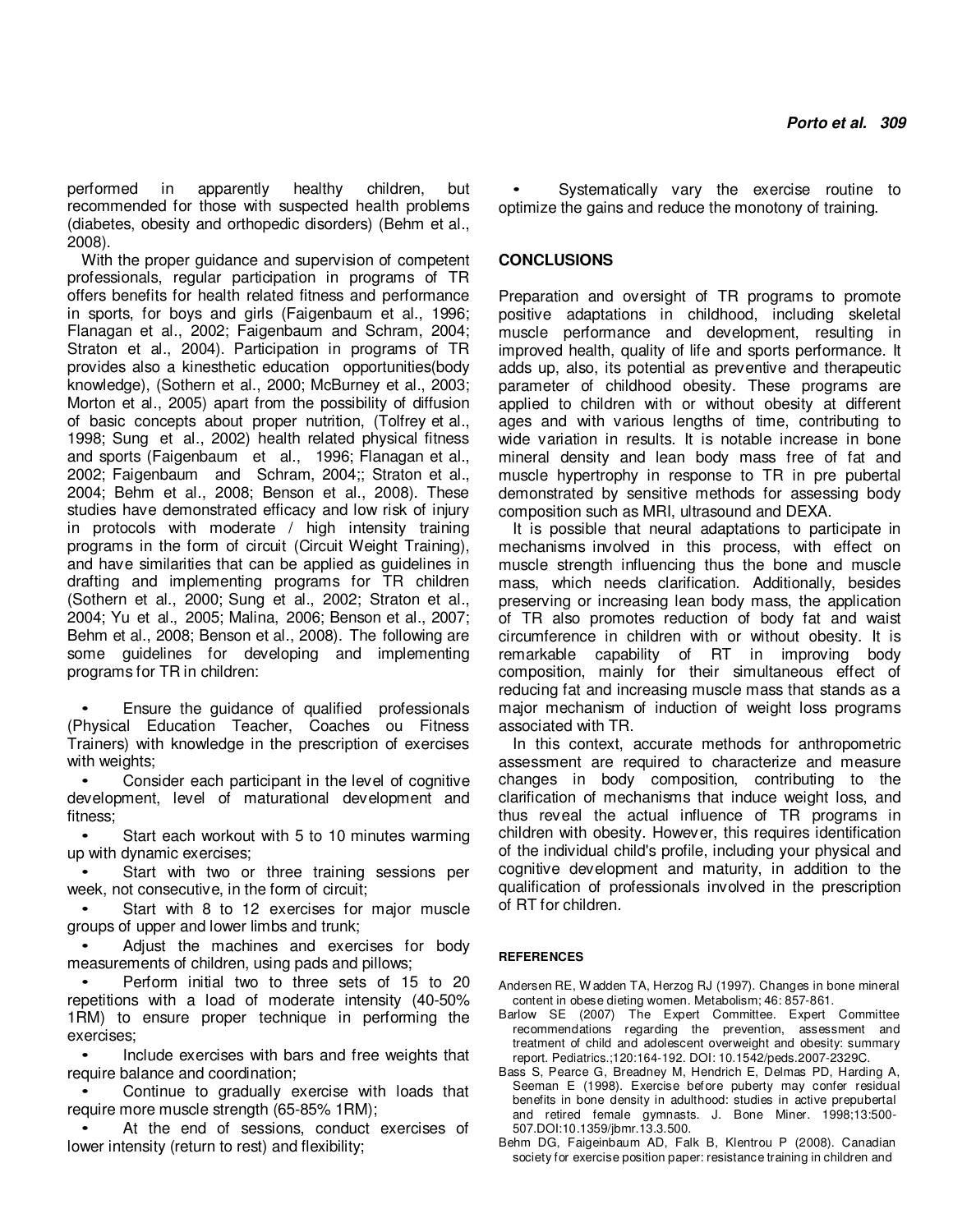adolescents. Appl Physiol Nutr Metab. 33: 547-561. DOI:10.1139/H08-020.

- Benson AC, Torode ME, Fiatarone Singh MA (2007). A rational and method for high-intensity progressive resistance training with children and adolescents. Contemp Clin Trials. 28: 442-450. DOI:10.1016/j.cct.2006.11.004.
- Benson AC, Torode ME, Fiatarone Singh MA (2008). The effect of high intensity progressive resistance training on adiposity in children. Int. J. Obes. 32: 1016-1027. DOI:10.1038/ijo.2008.
- Blinkie CJ (1989). Age and sex-associated variation in strength during childhood: anthropometric, morphologic, neurologic, biomechamical, endocrinologic, genetic and physical activity correlates. In: Gisolfi CV, editor. Perspectives in exercise science and sports medicine: youth, exercise and sports. Indianapolis: Benchmark Press. 2: 99-163.
- Blinkie CJ (1993). Resistance training during preadolescence. Sports Med. 15: 389-407. DOI:10.2165/00007256-19931506000004.
- Bradney M, Pearce G, Naughton G, Sullivan C, Bass S, Beck T, et al (1998). Moderate exercise during growth in pre pubertal boys: changes in bone mass, size, volumetric density, and bone strength: a controlled prospective study. J Bone Miner Res. 13: 1814-1821.
- British Association of Sport and Exercise Science (2004). BASES position statement on guidelines for resistance exercise in young people. J. Sport Sci. 22: 383-390. DOI: 10.1080/02640410310001641629.
- Brown D (2006). Playing to win: video games and the fight against obesity. J. Am. Diet. Assoc. 106: 188-189.
- Burdette HL, W hitaker RC (2005). A national study of neighborhood safety, outdoor play, television viewing and obesity in preschool children. Pediatrics, 116:657-662. DOI: 10.1542/peds.2004-2443.
- Christou M, Smilios I, Sotiropoulos K, Volaklis K, Pilianidis T, Tokmakidis S (2006). Effects of resistance training on the physical capacities of adolescent soccer players. J. Strength Cond. Res. 20: 783-791. DOI:10.1519/R-17254.1.
- Conroy BP, Kraemer W J, Maresh CM, Fleck SJ, Stone, MH, Fry AC, et al (1993). Bone mineral density in elite junior Olympic W eigthlifters. Med Sci Sport Exerc. 25: 1103-1109.
- Daly RM, Rich PA, Klein R, Bass SL (2000). Short Stature in competitive prepubertal and early pubertal male gymnasts: the of selection bias or intense training? J. Pedr. 137: 510-516. DOI:10.1067/mpd.2000.109004.
- Dennison BA, Erb TA, Jenkins PL (2002). Television viewing and television in bedroom associated with overweight risk among lowincome preschool children. Pediatrics, 109:1028-1035. DOI: 10.1542/peds.109.6.1028.
- Erlandson MC, Sherar LB, Mirwald RL, Maffulli N, Baxter-Jones AD (2008). Growth and maturation of adolescent female gymnasts, swimmers, and tennis players. Med. Sci. Sport Exerc. 40: 34-42.
- Faigenbaum AD, Kraemer W J, Cahill B, Chandler J, Dziados J, Elfrink LD, et al (1996). Youth Resistance Training: position statement paper and literature review. Nat. Strength Cond. Assoc. 23: 62-75.
- Faigenbaum AD, W estcott W L, Loud RL, Long C (1999). The effects of different resistance training protocols on muscular and endurance<br>development in children. Peds. 104:66-78. development in children. Peds. DOI:10.1542/peds.104.1e5.
- Faigenbaum AD (2000). Strength training for children and adolescent. Clin Sports Med. 19:593-619. DOI:10.1016/S0278-5919(05)70228-3.
- Faigenbaum AD, Loud RL, O'Connell J, Glover S, O'Connell J, W escott W (2001). Effects of different resistance training protocols on upper body strength and endurance development in children. J. Strength Cond. Res. 15: 450-465.DOI:10.1519/1533.
- Faigenbaum AD, Miliken LA, Loud RL, Burak BT, Dohert CL, W escott WL (2002). Comparison of 1 and two days per week of strength training in children. Res. Q. Exerc. Sport. 73: 416-424.
- Faigenbaum AD, Belucci M, Bernieri A, Bakker B, Horens K (2005). Acute effects of different warm-up protocols on fitness performance in children. J. Strength Cond Res. 19: 376. DOI:10.1519/R-15344.1.
- Faigenbaum AD, Schram J (2004). Can resistance training reduce injuries in youth sports? Nat. Strength Cond. Assoc. 26:16-21.
- Falk B, Eliakim A (2003). Resistance training, skeletal muscle and growth. Pediatr. Endocrinol. Rev. 1: 120-127. DOI:1519.
- Flanagan SP, Laubach LL, De Marco GM, Alvarez C, Borchers S, Dressman E, et al (2002). Effects of two different strength training modes on motor performance in children. Res. Q. Exerc. Sport. 73: 34-344.
- Frost HM (1997). W hy do marathon runners have less bone than weight lifters? A vital-biomechamical view and explanation. Bone. 20:183- 189.
- Fukunaga T, Funato K, Ikegawa S (1992). The effects of resistance training on muscle area and strength in prepubescent age. Ann. Physiol. Anthropol. 11: 357-364.
- Goulding A, Jones IE, Taylor RW , Manning PJ, W illiams SM (2000). More broken bones: a 4-year double cohort study of young girls with and without distal forearm fractures. J. Bone Miner. Res. 15: 2011- 2018.
- Gurd B, Klentrou P (2003). Physical and pubertal development in young male gymnasts. J. Appl. Physiol. 95: 1011-1015.
- Hamill B (1994). Relative safety of weightlifiting and weight training. J. Stength Cond Res. 8: 53-57. DOI:1519/1533-4287.
- Hansen MA, Overgaard K, Riis BJ, Christiansen C (1991). Role of peak bone loss in postmenopausal osteoporosis: 12 year study. BMJ. 303: 961-964.
- Hass CJ, Feigenbaun MS, Franklin BA (2001). Prescription of resistance training for health populations. Sports Med. 31: 953-964. DOI:10.2165/00007526-200131140-00001.
- Heinomen A, Sievanen H, Kannus P, Oja P, Pasanen M, Vouri I (2000). High-impact exercise and bones of growing girls: a 9-month control trial. Osteoporos.; 11: 1010-1017. DOI: 10.1007/s001980070021.
- Jensen LB, Quaade F, Sorensen OH (1994). Bone less accompanying voluntary weight loss in obese humans. J. Bone Miner. Res. 9: 459- 463.
- Kumayika SK, Obarzanek E, Setter N, Bell R, Field BA, Fortmann SP, et al (2008). Population-Based prevention of obesity: the need for comprehensive promotion of healthful eating, physical activity, and energy balance: a scientific statement from American Heart Association Council on Epidemiology and Prevention, Interdisciplinary Committee for Prevention (formerly the expert panel on population and prevention science). Circulation, 118:428-464.
- Kraemer WJ, Fry AC, Frykman PN, Conroy B, Hoffman J (1989). Resistance training and youth. Pedriatr. Exerc. 1: 336-350.
- Lilegard W A, Brown EW , Wilson DJ, Henderson R, Lewis E (1997). Efficacy of strength training in prepubescent males and females: effects of gender and maturity. Pediatr. Rehabil. 1:147-157.
- Lobstein T, Baur L, Uauy R (2004). Obesity in children and young people: a crisis in public health. Obes. Rev. 5: 4-85.
- MacLeod KE, Gee GC, Crawford P, W ang MC (2008). Neighbourhood environment as a predictor of television watching among girls. J. Epidemiol. Community Health, 62(4): 288 - 292.
- Malina RM (2006). W eight training in youth-growth, maturation, and safety: an evidence-based review. Clin. J. Sport Med.; 16: 478-487. DOI10.1139/H08-020
- McBurney H, Taylor NF, Dodd KJ, Grahan HK (2003). A qualitative analysis of the benefits of strength training for young people with cerebral palsy. Dev. Med. Child. Neurol. 45:658- 663.DOI:10.1017/S00121622030011233.
- McGovern M (1984). Effects of circuit weight training on the physical fitness of prepubescent children. Diss. Abstr. Int. 45: 452A-453A.
- McGuigan MR, Tartasciore M, Newton RU, Pettigrew S (2009). Eight weeks of training can significantly alter body composition in children who are overweight or obese. J. Strength Cond. Res. 23:80-85.
- McKay HA, Petit MA, Schutz RW , Prior JC, Barr SI, Khan KM (2000). Augmented throcanteric bone mineral density after modified physical education classes: a randomized school-based exercise intervention study in prepubescent and early pubescent children. J. Pediatr. 136: 156-162.
- McNeeley E, Armstrong L (2002). Strength training for children: a review and recomendations. Phys. Health Educ. J. 68: 1-6.
- Mersch F, Stoboy H (1989). Strength training and muscle hypertrophy in children. In: Oseid S., Carlsen, K-H, editors. Children and exercise XIII. Champaign : Human Kinetics. pp. 165-192.